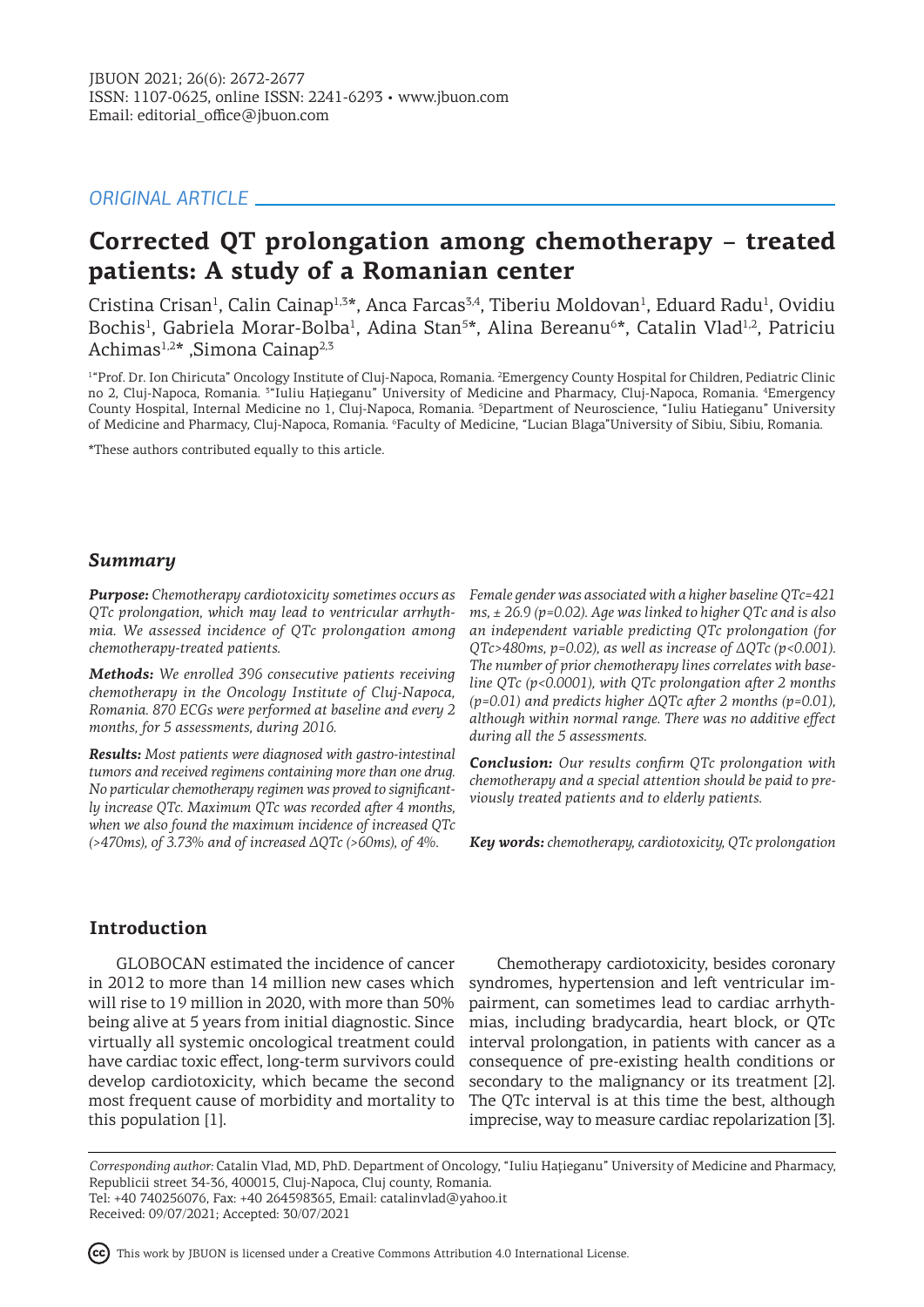Prolongation of QT interval can rarely lead to a life-threatening cardiac arrhythmia (torsade de pointes). Although not the best predictor of this pro-arrhythmic risk, it represents the main clinical marker to evaluate the arrhythmogenic risk of a drug, and it has been a common cause of withdrawal from the market for several drugs [4]. Risk factors for severe arrhythmias include QTc interval >500 ms, increase in QTc interval ≥60 ms from the pretreatment value, advanced age, female sex, electrolyte imbalance, preexisting heart conditions such as myocardial infarction, heart failure with decreased left ventricular ejection fraction, bradycardia, treatment with various drugs [5,6].

Anthracyclines, taxanes, cyclophosphamide have been linked to QTc prolongation [7] as well as some targeted therapies, such as TKIs [4,8]. There is little information about cumulative effect of anticancer drugs as well as about the effect of other chemotherapeutic drugs on QTc prolongation and their arrhythmogenic risk, actual guidelines recommended usual evaluation by echocardiography [9]. The incidence of cancer treatment-induced cardio-vascular injury varies widely, depending on the specific used therapy, duration of therapy, and underlying patient comorbidities [10].

In this study, we assessed the risk of QTc prolongation among chemotherapy-treated patients.

#### **Methods**

The 396 enrolled patients were out- and inpatients of the Oncology Institute of Cluj-Napoca, Romania, who underwent various regimens of chemotherapy. The assessments were performed at baseline and every 2 months thereafter, during 2016 (for 5 assessments). We included adult patients who were on the beginning of chemotherapy, as well as previously treated patients. We excluded patients <18 years old, patients enrolled in other clinical trials and patients with cardiac defibrillators/pacemakers.

We performed 108212-lead ECGs, out of which 870 were qualitative enough in order to be processed. ECGs were performed at baseline and at 2 months, for 5 assessments, during the year 2016 and were digitally recorded with a BTL machine, and BTL Cardiopoint build-in software was used for interval measurements. Each ECG was reviewed afterwards by at least 1 physician. The QT interval was measured from the beginning of the QRS complex to the end of the T wave, and was corrected (using Bazzet's formula) for heart rate [11,12]. We considered QTc as being normal <450ms, borderline between 450-470ms, slightly increased 471-480 ms, moderately increased 481-500 ms and severely increased >500ms. The difference between 2 consecutive assessments was referred to as  $\Delta$ QTc, and was defined as normal if <30ms, borderline between 30-60 ms, and increased if >60ms [13].

We used Wilcoxon test in order to assess comparisons between different variables, and Kruskal-Wallis for independent variables to find distribution of QTc at baseline between the two genders. The Friedman test assessed variations between all cycle-ECGs and the Bonferroni correction was also applied. In order to find the normal distribution of variables, we used the Shapiro-Wilk test. The logistic regression analysis (ANOVA test) was performed to find predictors for QTc prolongation. The statistical analysis was performed using IBM SPSS Statistics 27.

#### **Results**

#### *Patients*

Out of the total of 396 patients, 52,7% were men and 47,3% women. The median age was 61 years old, with a minimum age of 18 and a maximum of 92.

Most enrolled patients were diagnosed with gastrointestinal tumors (colorectal, gastric, pancreatic tumors, GISTs) (Table 1). There was also a significant percentage of patients with ovarian cancers and with lung carcinomas.

#### *Therapy*

62% of patients received more than one chemotherapy drug at the moment of the baseline ECG assessment (Table 2). Platinum compounds were



**Figure 1.** Flow chart of no. of patients and patients with increased QTc at baseline and during following assessments.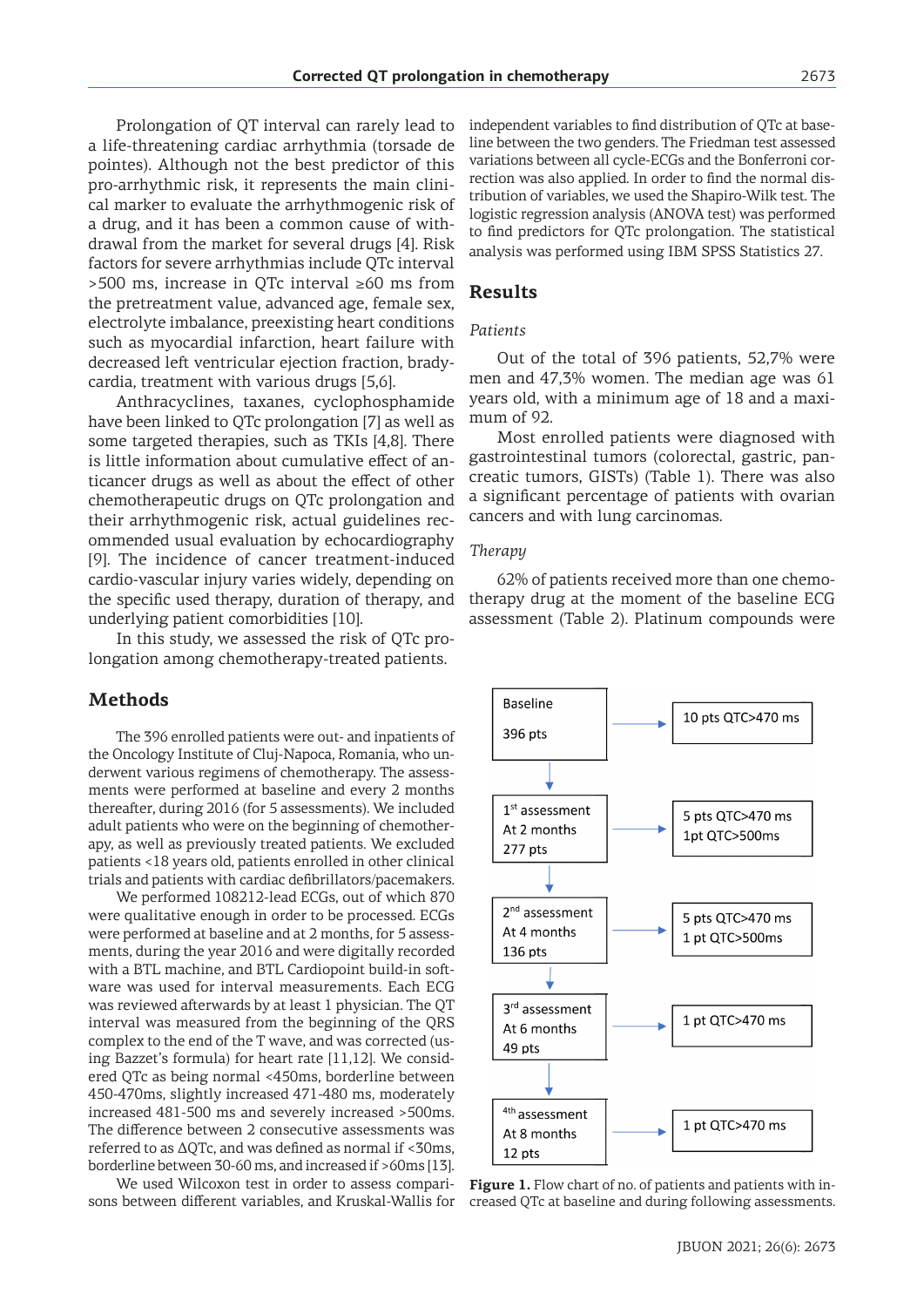the agent contained in most chemotherapy regimens (42.6%). A large number of patients were also treated with fluoropyrimidine (either Capecitabine or 5-Fluorouracil). More than a quarter of patients received targeted therapies (either Bevacizumab or TKIs). Almost 20% of patients were treated with anthracyclines.

### *Line of treatment*

At baseline, 227 patients (57%) were at the beginning of their oncological treatment, while the others were pre-treated or heavily pre-treated patients (Table 3). Included patients were followed according to general recomendations (Figure 1).

#### *Results for QTc prolongation*

Maximum QTc (of 532ms) was reached after 4 months (during the 3rd ECG assessment), when we also noticed the maximum incidence of increased QTc (>470 ms), of 3,73%. Moreover, at the same evaluation (after 4 months of treatment) we found the maximum incidence of increased  $\Delta$ QTc (>60ms), of 4%.

The number of prior chemotherapy lines correlates with baseline QTc  $(p<0.0001)$ , as well as with QTc in all ECG assessments (p=0.02) (Figure 2). Having ≥2 prior lines of treatment predicts QTc prolongation after 2 and 4 months (p<0.001) and higher ΔQTc after 2 months (p=0.001), although within normal range. No ventricular arrhythmia was recorded.

Age was associated with higher baseline QTc (p<0.001) and higher QTc in all subsequent assessments. Age was also found to be an independent variable predicting QTc prolongation, but only for baseline QTc >480ms (p=0.03), as well as increase of ΔQTc (p<0.001) throughout all ECG recordings.

As expected, female gender was associated with a higher QTc at baseline,  $QTc=421ms \pm 26.9$ (p=0.02). QTc was distributed rather evenly between all chemotherapy regimens. In this study, no particular regimen appears to be linked to a higher QTc.

There was no additive effect of the administered chemotherapy during all the 5 assessments of the study (Figure 3). The mean QTc at baseline was of 421ms±26.9, min QTc =327ms, max=498ms. During the following assessments, the mean QTc was of 419±26.4, 422±27.6, 418±28.8, 425±29.2ms respectively, with minimum value of QTc ranging from 326 to 369 ms and maximum QTc of 506, 532, 482 and 485 ms respectively. As seen in the following box plot, only for patients who were assessed during all the 5 ECG recordings, there is no increase of QTc during the period of the chemotherapy treatment.

| Neoplasm           | Percentage |
|--------------------|------------|
| Colon              | 23.23      |
| Ovary              | 14.65      |
| Gastric            | 10.6       |
| Lung               | 8          |
| Rectal             | 5.8        |
| Head and neck      | 4.8        |
| Prostate           | 4.04       |
| <b>GIST</b>        | 3.54       |
| Melanoma           | 3.28       |
| Hepatocarcinoma    | 2.78       |
| <b>NETs</b>        | 2.5        |
| Cholangiocarcinoma | 2.27       |
| Pancreas           | 1.8        |
| <b>Breast</b>      | 1.3        |
| Cervix             | 1.26       |
| Others             | 10         |

**Table 1.** Malignancy diagnosis of the analyzed population

**Table 2.** Main chemotherapy protocols administered to the analyzed cohort

| Chemotherapy drug                          | Percentage |
|--------------------------------------------|------------|
| Platinum compounds                         | 42.6       |
| Fluoropyrimidine                           | 33.3       |
| Targeted therapy (including VGFR and TKIs) | 26.5       |
| Gemcitabine                                | 20.9       |
| Anthracyclines                             | 19.1       |
| Taxanes                                    | 17.6       |
| Irinotecan                                 | 12.8       |

**Table 3.** Line of treatment at baseline for the analyzed patients

| Line of treatment | No. of patients | Percentage |
|-------------------|-----------------|------------|
| 1                 | 227             | 57.3       |
| $\overline{2}$    | 97              | 24.7       |
| 3                 | 40              | 10.2       |
| $\overline{4}$    | 18              | 4.6        |
| 5                 | 5               | 1.3        |
| 6                 | 4               | 1          |
| 7                 | 2               | 0.5        |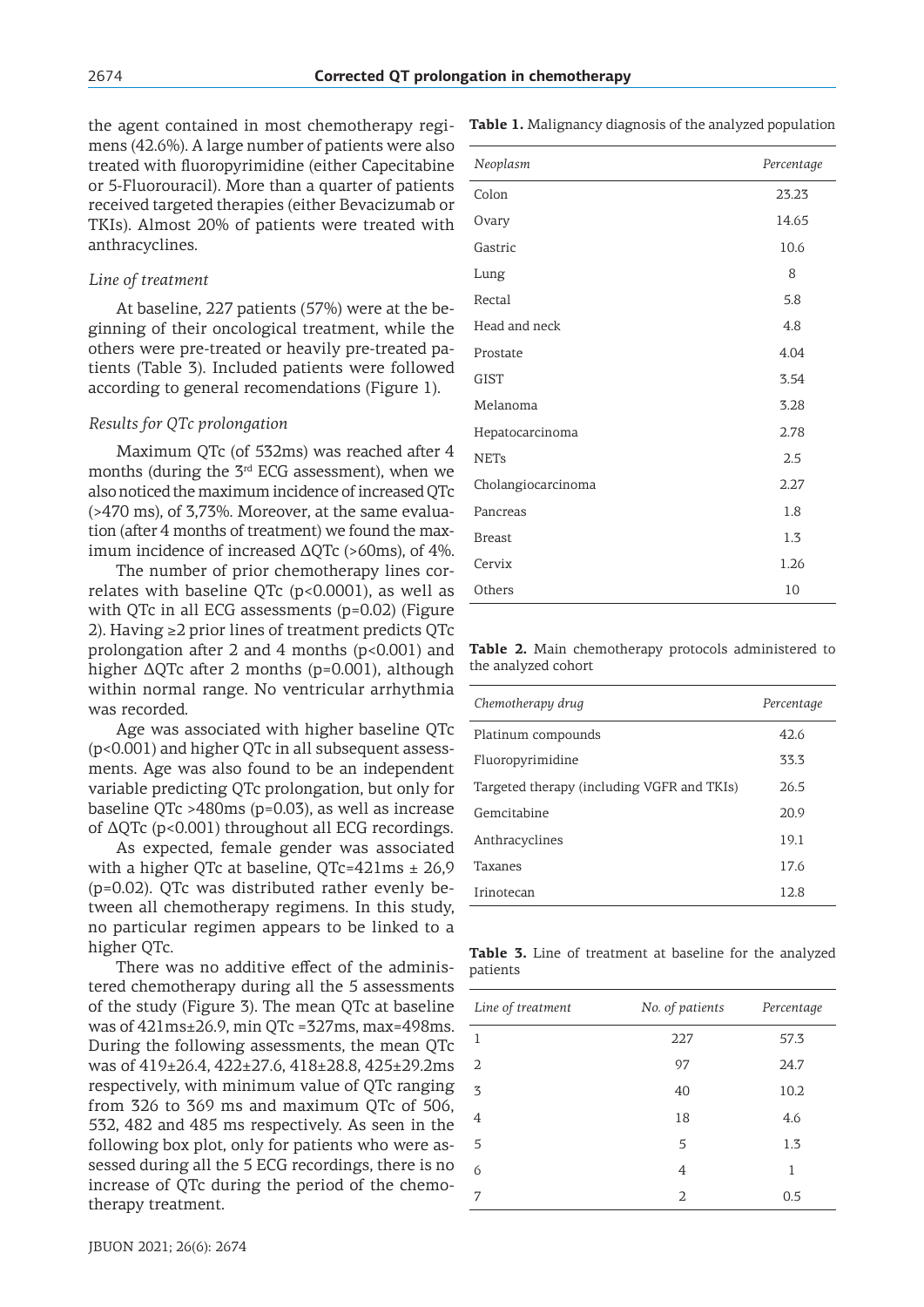# **Discussion**

Anticancer drugs are sometimes associated with QT prolongation. Additionally, drugs used for supportive care of oncological patients (e.g. antihistamines, antiemetic, antibiotics, antifungal, psychotropic drugs, etc) are also able to affect ventricular repolarization [14]. There is more and

more evidence that electrophysiological changes QTc prolongation [16,17]. Kitagawa et al. found a relate both to malignancy itself and antineoplastic therapy, are clinically significant and predispose to arrhythmias. These risks are present both with traditional agents with known cardiotoxicity, such as anthracyclines, as well as newer agents, such as tyrosine kinase inhibitors and VGFR [15]. Several studies found a direct correlation between chemotherapy (especially anthracyclines) and



Figure 2. Scatter plot of baseline QTc, according to the line of treatment.



**Figure 3.** Box plot of QTc values among all 5 assessments, at baseline and at the other 4 assessments (performed every 2 months), only for patients who underwent all ECG recordings.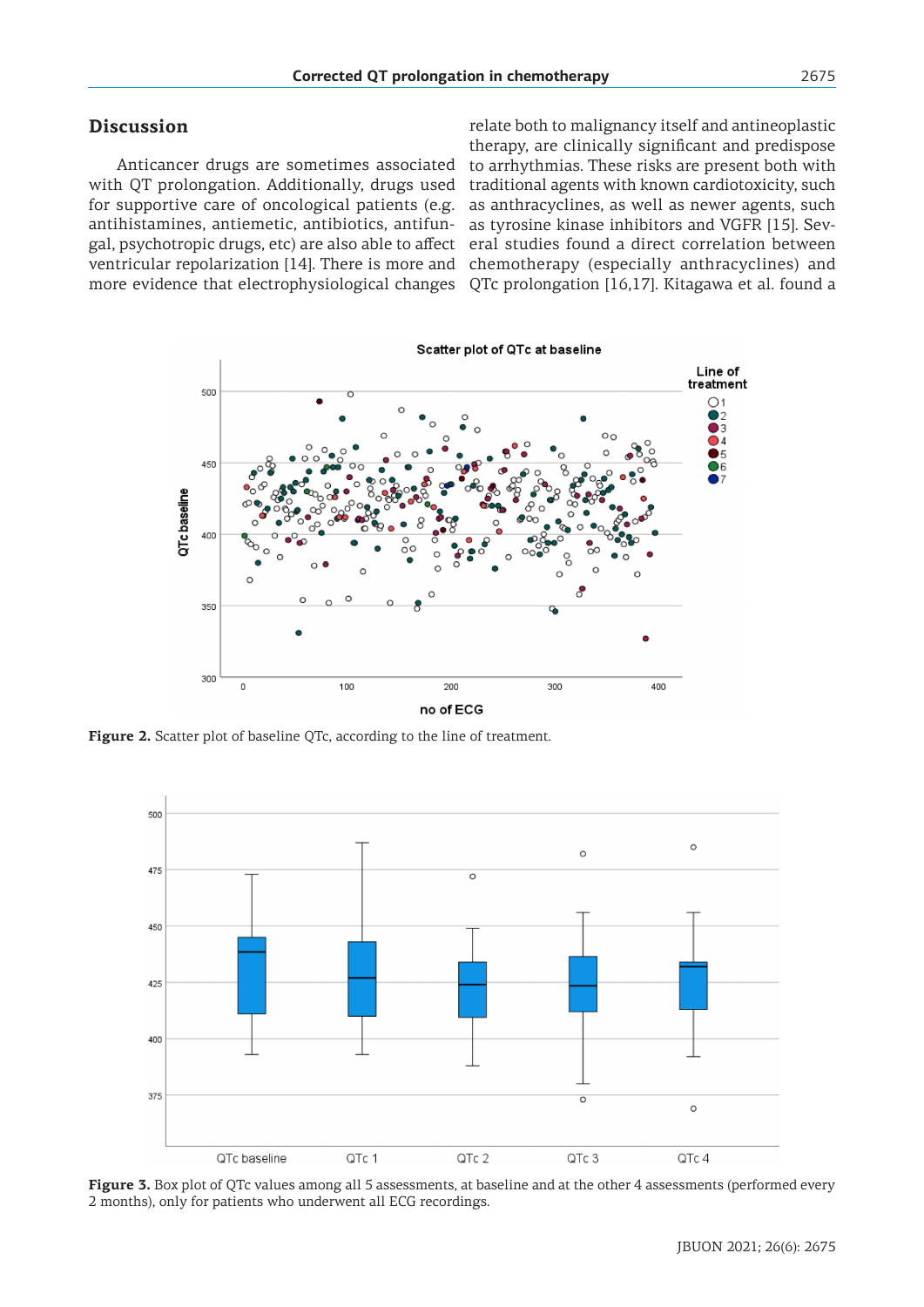significant trend towards QTc prolongation right **Study limitations** after chemotherapy (FEC regimen) administration, but which persisted through all cycles of chemotherapy [16].

In our study, we did not find a specific chemotherapy drug incriminated in a substantial increase in QTc. This could be explained by the fact that this study population is a very heterogeneous one, both from the point of view of malignancy as well as of the administered chemotherapeutical regimens. Moreover, most patients received more than one drug and for a lot of patients the combination of drugs contained both chemotherapy and targeted agents. Prolonged systemic treatments (maintenance strategy) control more history of the disease but with a toxicity price [18].

The dose of a QTc prolonging drug influences the risk of QTc prolongation. Although not always the case, higher doses are often associated with increased risk of QTc prolongation [19]. In this study, we found a statistically significant association between the number of lines of prior treatment and the QTc prolongation. This finding, although expected, is important as nowadays more and more patients receive multiple lines of treatment. With new emerging therapies, which become rapidly approved, our patients expect a higher chance of having better overall survival, by benefiting of multiple oncological treatments. Therefore, it is important not to ignore the cardiotoxicity hazard (referring both to impairment of the left ventricle ejection fraction and the arrhythmogenic risk) and to assess all patients from a cardiological point of view.

As expected, QTc was higher in women and in elderly patients. However, age was not a predictor of QTc prolongation in patients with normal QTc at baseline but is significantly linked to QTc prolongation if baseline QTc is >480ms, and this is also consistent with data from literature [14].

This is a large, prospective study on a heterogeneous population of patients undergoing various chemotherapeutical regimens. Other studies focused on more selected populations, from the point of view of pathology and chemotherapy. Our study lacked data on the patients' concomitant medication, which might play a role in the QTc prolongation as these and anticancer drugs are often metabolized by, or have the potential to inhibit, cytochrome P450 enzymes, so a pharmacokinetic interaction may cause synergistic QTc prolongation [20].

In our study, QTc did not significantly increase over the 5 assessments, but it is important to mention that we did not perform ECGs during/right after chemotherapy administration, which in other studies brought an increase in QTc, but with no cumulative effect either [14].

# **Conclusion**

QTc is prolonged in chemotherapy-treated patients, especially in elderly patients with prolonged QTc at baseline and in pretreated patients. This reinforces the need for a continuous collaboration between oncologists and cardiologists as it is mandatory to assess and reassess from a cardiological point of view all patients undergoing chemotherapy.

# **Acknowledgements**

Knowledge transfer of bio-genomics in oncology and related domains in clinical applications - BIOGENONCO, MySMIS Code: 105774, Financing contract No.10/01.09.2016.

# **Conflict of interests**

The authors declare no conflict of interests.

# **References**

- 1. Căinap SS, Fetică B, Buiga R, Căinap C, Constantin A-M, Şovrea AS. The prognostic role of EBER in pediatric cancer. Rom J Morphol Embryol 2015;56:4.
- 2. Babiker HM, McBride A, Newton M et al. Cardiotoxic effects of chemotherapy: A review of both cytotoxic and molecular targeted oncology therapies and their effect on the cardiovascular system. Crit Rev Oncol Hematol 2018;126:186-200. Available from: https://linkinghub. elsevier.com/retrieve/pii/S1040842817303566
- 3. Brell JM. Prolonged QTc Interval in Cancer Therapeutic Drug Development: Defining Arrhythmic Risk in Ma-

lignancy. Prog Cardiovasc Dis 2010;53:164-72. Available from: https://linkinghub.elsevier.com/retrieve/pii/ S0033062010000915

- 4. Locatelli M, Criscitiello C, Esposito A et al. QTc prolongation induced by targeted biotherapies used in clinical practice and under investigation: a comprehensive review. Target Oncol 2015;10:27-43. Available from: http://link.springer.com/10.1007/s11523-014-0325-x
- 5. Tisdale JE. Drug-induced QT interval prolongation and torsades de pointes. Can Pharm J / Rev des Pharm du Canada [Internet]. 2016 May 8;149:139–